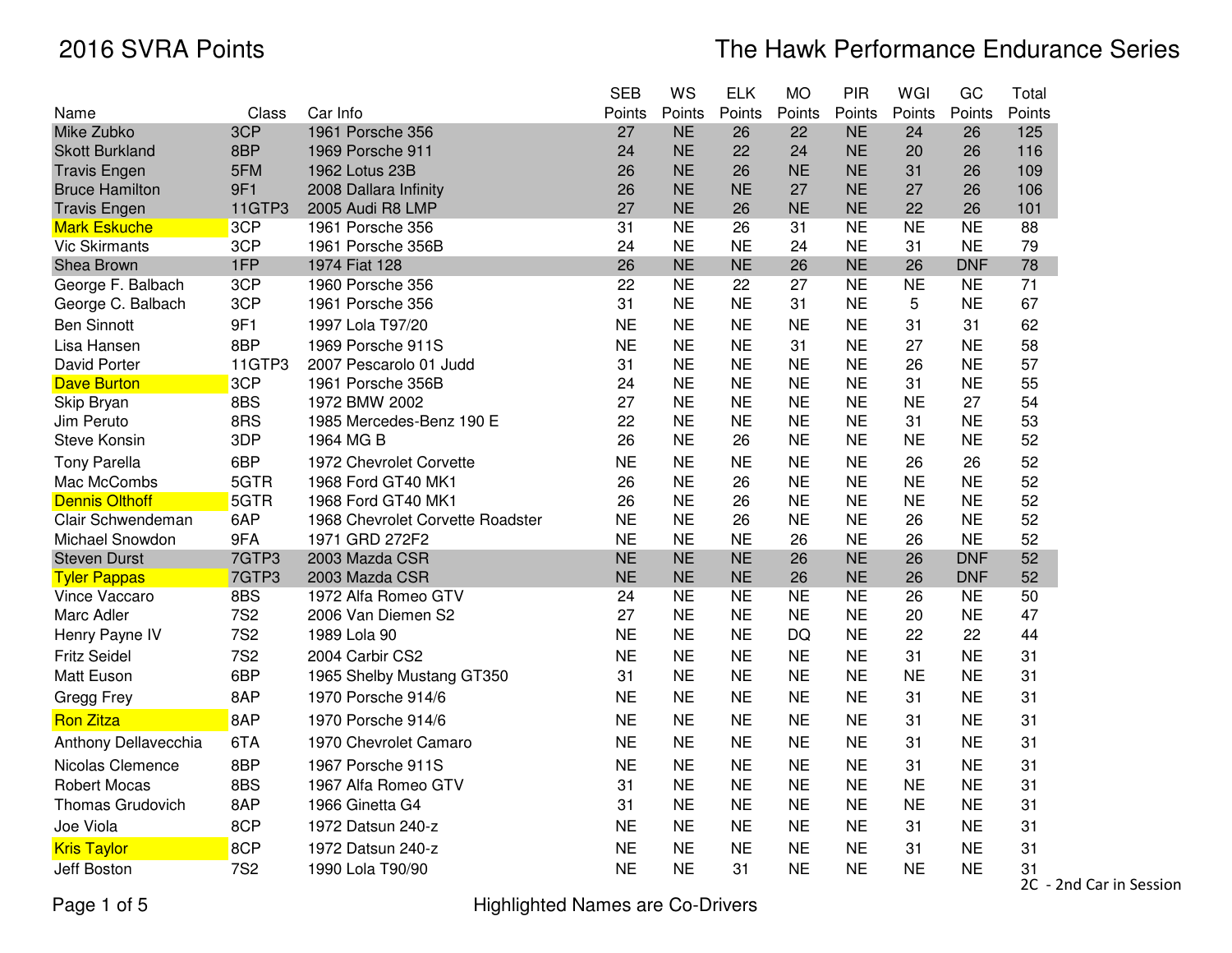|                         |                  |                                  | <b>SEB</b> | <b>WS</b> | <b>ELK</b> | <b>MO</b> | <b>PIR</b> | WGI       | GC        | Total  |
|-------------------------|------------------|----------------------------------|------------|-----------|------------|-----------|------------|-----------|-----------|--------|
| Name                    | Class            | Car Info                         | Points     | Points    | Points     | Points    | Points     | Points    | Points    | Points |
| Mark Coombs             | <b>7S2</b>       | 1990 Lola T90/90                 | <b>NE</b>  | <b>NE</b> | <b>NE</b>  | 5         | <b>NE</b>  | 24        | <b>NE</b> | 29     |
| James Jackson           | 3CP              | 1964 Porsche 356                 | <b>NE</b>  | <b>NE</b> | <b>NE</b>  | <b>NE</b> | <b>NE</b>  | 27        | <b>NE</b> | 27     |
| Ralph La Macchia        | <b>7S2</b>       | 1998 Carbir S2                   | <b>NE</b>  | <b>NE</b> | 27         | <b>NE</b> | <b>NE</b>  | <b>NE</b> | <b>NE</b> | 27     |
| <b>Marcus Pillion</b>   | 3CP              | 1960 Porsche 356 B Coupe         | <b>NE</b>  | <b>NE</b> | <b>NE</b>  | 5         | <b>NE</b>  | 22        | <b>NE</b> | 27     |
| Jerry Peters            | 8AP              | 1970 Porsche 914/6 GT            | 27         | <b>NE</b> | <b>NE</b>  | <b>NE</b> | <b>NE</b>  | <b>NE</b> | <b>NE</b> | 27     |
| Peter McLaughlin        | 5FM              | 1962 Lotus 23B                   | <b>NE</b>  | <b>NE</b> | <b>NE</b>  | <b>NE</b> | <b>NE</b>  | 27        | <b>NE</b> | 27     |
| Jim Hamblin             | 8AP              | 1968 Porsche 911                 | <b>NE</b>  | <b>NE</b> | <b>NE</b>  | <b>NE</b> | <b>NE</b>  | 27        | <b>NE</b> | 27     |
| Lisa Hansen             | 7VS <sub>2</sub> | 1987 Swift DB2                   | <b>NE</b>  | <b>NE</b> | 27         | <b>NE</b> | <b>NE</b>  | <b>NE</b> | <b>NE</b> | 27     |
| <b>Brad Blum</b>        | 10GT4            | 2006 Porsche 997 GT3             | <b>NE</b>  | <b>NE</b> | <b>NE</b>  | <b>NE</b> | <b>NE</b>  | 27        | <b>NE</b> | 27     |
| <b>Ron Zitza</b>        | 10GT4            | 2006 Porsche 997 GT3             | <b>NE</b>  | <b>NE</b> | <b>NE</b>  | <b>NE</b> | <b>NE</b>  | 27        | <b>NE</b> | 27     |
| <b>Robert Blain</b>     | 10GT4            | 2004 Chevrolet Corvette          | <b>NE</b>  | <b>NE</b> | 27         | <b>NE</b> | <b>NE</b>  | <b>NE</b> | <b>NE</b> | 27     |
| Jeff Fisher             | 8BP              | 1964 Lotus Elan 26R              | <b>NE</b>  | <b>NE</b> | <b>NE</b>  | 27        | <b>NE</b>  | <b>NE</b> | <b>NE</b> | 27     |
| <b>Andrew Egan</b>      | 8BP              | 1964 Lotus Elan 26R              | <b>NE</b>  | <b>NE</b> | <b>NE</b>  | 27        | <b>NE</b>  | <b>NE</b> | <b>NE</b> | 27     |
| <b>Tonis Kasemets</b>   | 9F1              | 2008 Dallara Infinity            | <b>NE</b>  | <b>NE</b> | <b>NE</b>  | <b>NE</b> | <b>NE</b>  | 27        | <b>NE</b> | 27     |
| Rob Hurley              | 8CP              | 1966 Porsche 911                 | <b>NE</b>  | <b>NE</b> | <b>NE</b>  | <b>NE</b> | <b>NE</b>  | 27        | <b>NE</b> | 27     |
| Samuel LeComte          | 6TA              | 1967 Chevrolet Camaro            | <b>NE</b>  | <b>NE</b> | <b>NE</b>  | <b>NE</b> | <b>NE</b>  | 27        | <b>NE</b> | 27     |
| <b>Jody O'Donnell</b>   | 6TA              | 1967 Chevrolet Camaro            | <b>NE</b>  | <b>NE</b> | <b>NE</b>  | <b>NE</b> | <b>NE</b>  | 27        | <b>NE</b> | 27     |
| Ken McKinnon            | 10GT2            | 1972 Porsche 911 RSR             | 26         | <b>NE</b> | <b>NE</b>  | <b>NE</b> | <b>NE</b>  | <b>NE</b> | <b>NE</b> | 26     |
| <b>Mike Bruns</b>       | 10GT2            | 1972 Porsche 911 RSR             | 26         | <b>NE</b> | <b>NE</b>  | <b>NE</b> | <b>NE</b>  | <b>NE</b> | <b>NE</b> | 26     |
| <b>Edward Sevadjian</b> | 6BP              | 1972 Chevrolet Corvette          | <b>NE</b>  | <b>NE</b> | <b>NE</b>  | <b>NE</b> | <b>NE</b>  | <b>NE</b> | 26        | 26     |
| <b>Ron Pace</b>         | 5GTR             | 1968 Ford GT40 Mk1               | <b>NE</b>  | <b>NE</b> | 26         | <b>NE</b> | <b>NE</b>  | <b>NE</b> | <b>NE</b> | 26     |
| Shannon Ivey            | 6TA              | 1967 Chevrolet Camaro SS         | 26         | <b>NE</b> | <b>NE</b>  | <b>NE</b> | <b>NE</b>  | <b>NE</b> | <b>NE</b> | 26     |
| Dennis Firestone        | 2CF              | 1976 Crossle FF                  | <b>NE</b>  | <b>NE</b> | <b>NE</b>  | 26        | <b>NE</b>  | <b>NE</b> | <b>NE</b> | 26     |
| Tom Forgione            | 10SC3            | 2002 Ford Taurus                 | <b>NE</b>  | <b>NE</b> | <b>NE</b>  | <b>NE</b> | <b>NE</b>  | 26        | <b>NE</b> | 26     |
| Norm Daniels            | 6TA              | 1968 Chevrolet Camaro            | <b>NE</b>  | <b>NE</b> | <b>NE</b>  | <b>NE</b> | 26         | <b>NE</b> | <b>NE</b> | 26     |
| <b>Steve Walker</b>     | 3BS              | 1965 BMW 1800 Ti                 | <b>NE</b>  | <b>NE</b> | <b>NE</b>  | <b>NE</b> | 26         | <b>NE</b> | <b>NE</b> | 26     |
| Dick Howe               | 10GT2            | 1989 Ford Mustang                | <b>NE</b>  | <b>NE</b> | <b>NE</b>  | <b>NE</b> | <b>NE</b>  | 26        | <b>NE</b> | 26     |
| Michael Taradash        | 2FF              | 1978 Crossle 40F                 | <b>NE</b>  | <b>NE</b> | <b>NE</b>  | <b>NE</b> | <b>NE</b>  | 26        | <b>NE</b> | 26     |
| John F Boxhorn          | 11GTP1           | 1969 Lola T163                   | <b>NE</b>  | <b>NE</b> | 26         | <b>NE</b> | <b>NE</b>  | <b>NE</b> | <b>NE</b> | 26     |
| <b>Randy Williams</b>   | 4AP              | 1966 Jaguar ERA XKE-R            | <b>NE</b>  | <b>NE</b> | <b>NE</b>  | <b>NE</b> | <b>NE</b>  | 26        | <b>NE</b> | 26     |
| <b>Richard Stuart</b>   | 12GTO            | 1972 Porsche 911 ST              | 26         | <b>NE</b> | <b>NE</b>  | <b>NE</b> | <b>NE</b>  | <b>NE</b> | <b>NE</b> | 26     |
| <b>Robert Gewirtz</b>   | 11GTP3           | 2003 Riley MKXI                  | <b>NE</b>  | <b>NE</b> | <b>NE</b>  | 26        | <b>NE</b>  | <b>NE</b> | <b>NE</b> | 26     |
| <b>Alan Sevadjian</b>   | 6AP              | 1968 Chevrolet Corvette Roadster | <b>NE</b>  | <b>NE</b> | 26         | <b>NE</b> | <b>NE</b>  | <b>NE</b> | <b>NE</b> | 26     |
| <b>Edward Sevadjian</b> | 6AP              | 1968 Chevrolet Corvette Roadster | <b>NE</b>  | <b>NE</b> | <b>NE</b>  | <b>NE</b> | <b>NE</b>  | 26        | <b>NE</b> | 26     |
| Jon Wactor              | 8CP              | 1970 Porsche 914/6               | <b>NE</b>  | <b>NE</b> | <b>NE</b>  | <b>NE</b> | 26         | <b>NE</b> | <b>NE</b> | 26     |
| Mike Kaske              | 5BSR             | 1964 Causey Special              | <b>NE</b>  | <b>NE</b> | 26         | <b>NE</b> | <b>NE</b>  | <b>NE</b> | <b>NE</b> | 26     |

2C - 2nd Car in Session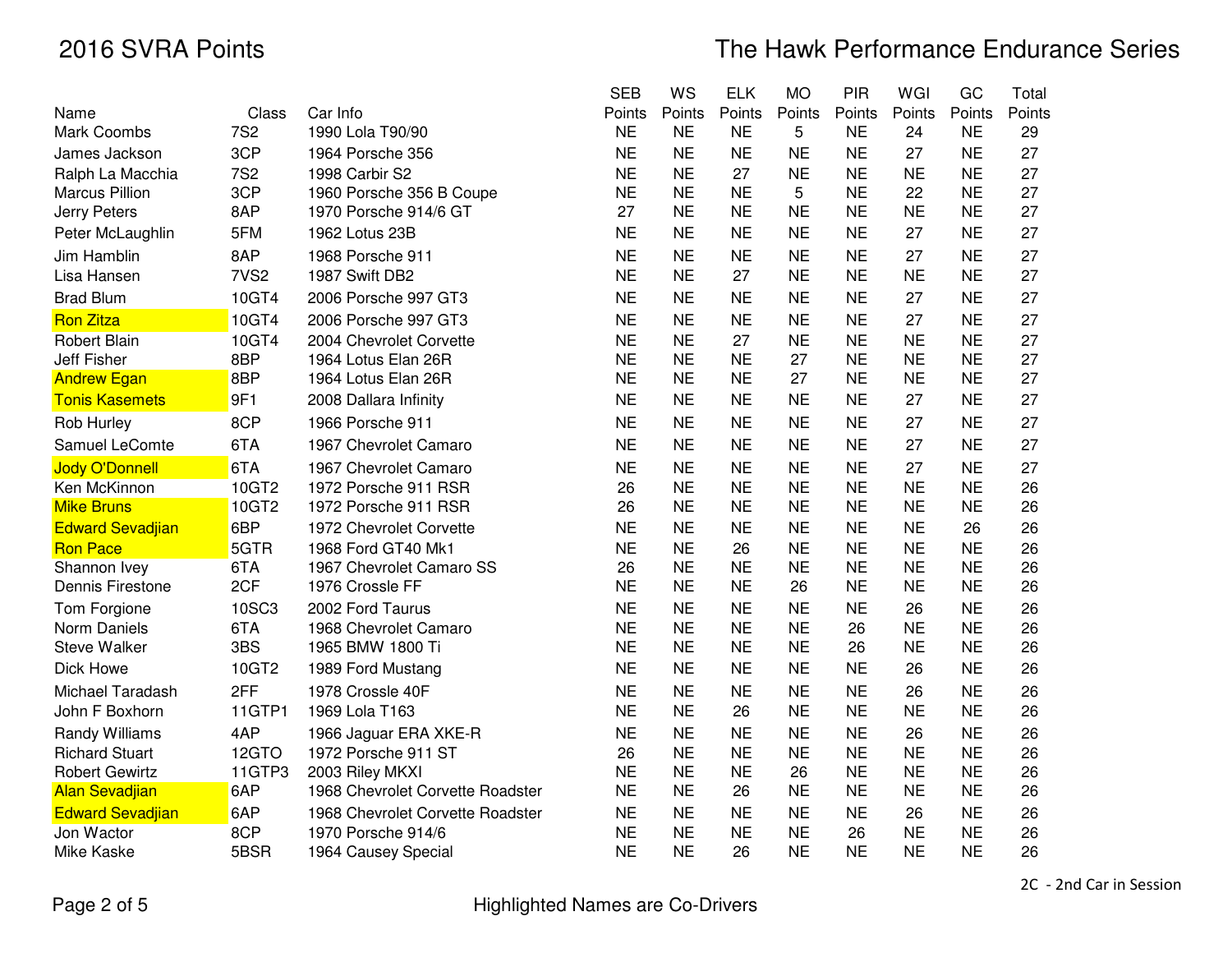|                             |              |                             | <b>SEB</b> | WS        | <b>ELK</b> | <b>MO</b> | <b>PIR</b> | WGI       | GC        | Total          |     |
|-----------------------------|--------------|-----------------------------|------------|-----------|------------|-----------|------------|-----------|-----------|----------------|-----|
| Name                        | Class        | Car Info                    | Points     | Points    | Points     | Points    | Points     | Points    | Points    | Points         |     |
| Hal Nichols                 | 8BS          | 1971 Alfa Romeo GTV         | <b>NE</b>  | <b>NE</b> | <b>NE</b>  | 26        | <b>NE</b>  | <b>NE</b> | <b>NE</b> | 26             |     |
| <b>Ray Nichols</b>          | 8BS          | 1971 Alfa Romeo GTV         | <b>NE</b>  | <b>NE</b> | <b>NE</b>  | 26        | <b>NE</b>  | <b>NE</b> | <b>NE</b> | 26             |     |
| Peter McLaughlin            | 7BSR         | 1979 Cicale/Ralt RT1 CanAm  | 26         | <b>NE</b> | <b>NE</b>  | <b>NE</b> | <b>NE</b>  | <b>NE</b> | <b>NE</b> | 26             |     |
| Jim Pace                    | 7BSR         | 1979 Cicale/Ralt RT1 CanAm  | 26         | <b>NE</b> | <b>NE</b>  | <b>NE</b> | <b>NE</b>  | <b>NE</b> | <b>NE</b> | 26             |     |
| Frank Boucher               | 8BP          | 1969 Porsche 911S           | <b>NE</b>  | <b>NE</b> | 26         | <b>NE</b> | <b>NE</b>  | <b>NE</b> | <b>NE</b> | 26             |     |
| Lee Poseidon                | 3BS          | 1971 Alfa Romeo GT Junior   | <b>NE</b>  | <b>NE</b> | <b>NE</b>  | 26        | <b>NE</b>  | <b>NE</b> | <b>NE</b> | 26             |     |
| Graham Adelman              | 5FM          | 1962 Lotus 23B              | <b>NE</b>  | <b>NE</b> | <b>NE</b>  | 26        | <b>NE</b>  | <b>NE</b> | <b>NE</b> | 26             |     |
| Owen Adelman                | 5FM          | 1962 Lotus 23B              | <b>NE</b>  | <b>NE</b> | <b>NE</b>  | 26        | <b>NE</b>  | <b>NE</b> | <b>NE</b> | 26             |     |
| <b>Russell Poole</b>        | 8CP          | 1970 Porsche 914/6          | 26         | <b>NE</b> | <b>NE</b>  | <b>NE</b> | <b>NE</b>  | <b>NE</b> | <b>NE</b> | 26             |     |
| Lauren Fix                  | 10GT4        | 2000 Jaguar XKR             | <b>NE</b>  | <b>NE</b> | <b>NE</b>  | 26        | <b>NE</b>  | <b>NE</b> | <b>NE</b> | 26             |     |
| Paul Fix                    | 10GT4        | 2000 Jaguar XKR             | <b>NE</b>  | <b>NE</b> | <b>NE</b>  | 26        | <b>NE</b>  | <b>NE</b> | <b>NE</b> | 26             |     |
| Gary Moore                  | 6AS          | 1965 Ford Mustang GT350     | 26         | <b>NE</b> | <b>NE</b>  | <b>NE</b> | <b>NE</b>  | <b>NE</b> | <b>NE</b> | 26             |     |
| <b>Curt Vogt</b>            | 6AS          | 1965 Ford Mustang GT350     | 26         | <b>NE</b> | <b>NE</b>  | <b>NE</b> | <b>NE</b>  | <b>NE</b> | <b>NE</b> | 26             |     |
| Debbie Cloud                | 10SC3        | 2006 Ford Fusion SC         | <b>NE</b>  | <b>NE</b> | <b>NE</b>  | 26        | <b>NE</b>  | <b>NE</b> | <b>NE</b> | 26             |     |
| <b>Wes Burton</b>           | <b>10SC3</b> | 2006 Ford Fusion SC         | <b>NE</b>  | <b>NE</b> | <b>NE</b>  | 26        | <b>NE</b>  | <b>NE</b> | <b>NE</b> | 26             |     |
| John Cloud                  | <b>10SC3</b> | 2006 Ford Fusion SC         | <b>NE</b>  | <b>NE</b> | <b>NE</b>  | 26        | <b>NE</b>  | <b>NE</b> | <b>NE</b> | 26             |     |
| Thor Johnson                | 12GTO        | 1974 BMW Schnitzer 2800CSL  | <b>NE</b>  | <b>NE</b> | <b>NE</b>  | <b>NE</b> | 26         | <b>NE</b> | <b>NE</b> | 26             |     |
| Dean DeSantis               | 6AS          | 1965 Ford Mustang           | <b>NE</b>  | <b>NE</b> | <b>NE</b>  | <b>NE</b> | <b>NE</b>  | 26        | <b>NE</b> | 26             |     |
| John Hasty                  | 3EP          | 1959 Triumph TR3A           | <b>NE</b>  | <b>NE</b> | <b>NE</b>  | 26        | <b>NE</b>  | <b>NE</b> | <b>NE</b> | 26             |     |
| John Baucom                 | 1FP          | 1974 Fiat 128               | <b>NE</b>  | <b>NE</b> | <b>NE</b>  | <b>NE</b> | <b>NE</b>  | 26        | <b>NE</b> | 26             |     |
| Andrew Manganaro            | 1CS          | 1972 Alfa Romeo GTA         | <b>NE</b>  | <b>NE</b> | <b>NE</b>  | <b>NE</b> | <b>NE</b>  | 26        | <b>NE</b> | 26             |     |
| Stephen Hunter              | 3EP          | 1959 Porsche 356A           | <b>NE</b>  | <b>NE</b> | <b>NE</b>  | <b>NE</b> | <b>NE</b>  | 26        | <b>NE</b> | 26             |     |
| <b>Charles Guest</b>        | 8CP          | 1981 Mazda RX7              | <b>NE</b>  | <b>NE</b> | <b>NE</b>  | 26        | <b>NE</b>  | <b>NE</b> | <b>NE</b> | 26             |     |
| Donald Simmons              | 12MP1        | 1983 Porsche 911 SC         | <b>NE</b>  | <b>NE</b> | <b>NE</b>  | <b>NE</b> | <b>NE</b>  | 26        | <b>NE</b> | 26             |     |
| Jeffrey Neiblum             | 12GTU        | 1969 Porsche 911 Carrera RS | <b>NE</b>  | <b>NE</b> | <b>NE</b>  | <b>NE</b> | <b>NE</b>  | 26        | <b>NE</b> | 26             |     |
| <b>David Hutchiings</b>     | 12GTU        | 1969 Porsche 911 Carrera RS | <b>NE</b>  | <b>NE</b> | <b>NE</b>  | <b>NE</b> | <b>NE</b>  | 26        | <b>NE</b> | 26             |     |
| Kevin Shaha                 | 8BS          | 1971 Datsun 510             | <b>NE</b>  | <b>NE</b> | <b>NE</b>  | <b>NE</b> | 26         | <b>NE</b> | <b>NE</b> | 26             |     |
| Joel Quadracci              | 9F1          | 1997 Lola T97/20            | <b>NE</b>  | <b>NE</b> | 26         | <b>NE</b> | <b>NE</b>  | <b>NE</b> | <b>NE</b> | 26             |     |
| <mark>John Quadracci</mark> | 9F1          | 1997 Lola T97/20            | <b>NE</b>  | <b>NE</b> | 26         | <b>NE</b> | <b>NE</b>  | <b>NE</b> | <b>NE</b> | 26             |     |
| Glenn Jividen Jr.           | <b>7S2</b>   | 2006 Doran JE-1             | <b>NE</b>  | <b>NE</b> | <b>NE</b>  | 5         | <b>NE</b>  | <b>NE</b> | 21        | 26             |     |
| Christian Johnson           | 8MP3         | 2001 Mazda Miata            | 26         | <b>NE</b> | <b>NE</b>  | <b>NE</b> | <b>NE</b>  | <b>NE</b> | <b>NE</b> | 26             |     |
| Mike Fisher                 | 3DP          | 1960 Austin Healey 3000     | <b>NE</b>  | <b>NE</b> | <b>NE</b>  | 26        | <b>NE</b>  | <b>NE</b> | <b>NE</b> | 26             |     |
| <b>Robert Mocas</b>         | 8DP          | 1969 Alfa Romeo Spyder      | <b>NE</b>  | <b>NE</b> | <b>NE</b>  | <b>NE</b> | <b>NE</b>  | 26        | <b>NE</b> | 26             |     |
| Ron Pawley                  | 12MP3        | 1994 Toyota Supra           | 26         | <b>NE</b> | <b>NE</b>  | <b>NE</b> | <b>NE</b>  | <b>NE</b> | <b>NE</b> | 26             |     |
| Gregory Seferian            | 8RS          | 1982 Alfa Romeo GTV6        | 26         | <b>NE</b> | <b>NE</b>  | <b>NE</b> | <b>NE</b>  | <b>NE</b> | <b>NE</b> | 26             |     |
| Randall Stark               | 3DP          | 1974 MGB                    | <b>NE</b>  | 26        | <b>NE</b>  | <b>NE</b> | <b>NE</b>  | <b>NE</b> | <b>NE</b> | 26             |     |
| Christopher Stillwell       | 6TA          | 1968 Ford Mustang           | <b>NE</b>  | <b>NE</b> | <b>NE</b>  | <b>NE</b> | <b>NE</b>  | 24        | <b>NE</b> | 24             |     |
| Derek Harling               | 9F1          | 1991 Lola T91/50            | <b>NE</b>  | <b>NE</b> | <b>NE</b>  | 24        | <b>NE</b>  | 0         | <b>NE</b> | 24             |     |
|                             |              |                             |            |           |            |           |            |           |           | $\overline{2}$ | 2nd |

Page 3 of 5

Highlighted Names are Co-Drivers

2C - 2nd Car in Session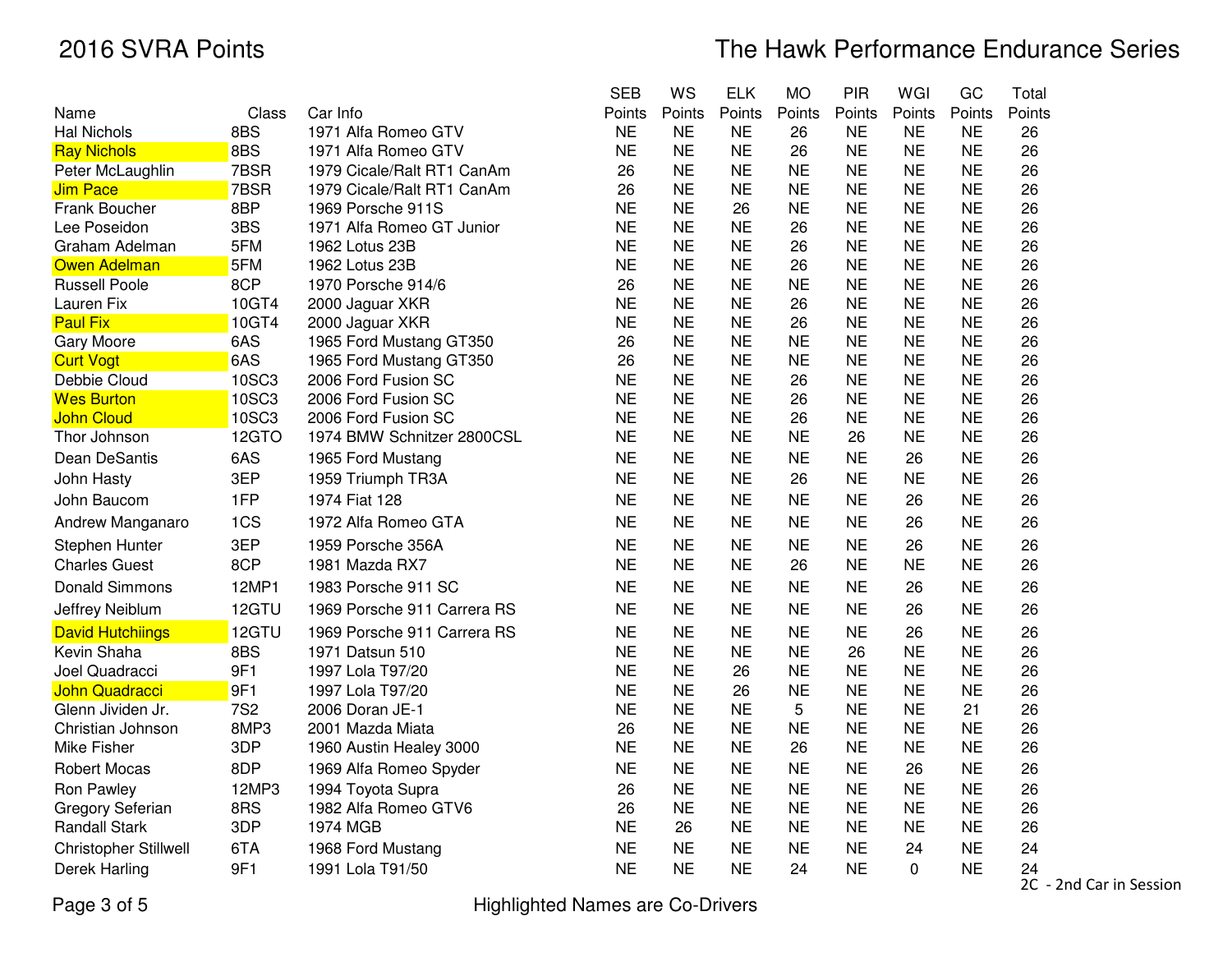|                         |            |                                  | <b>SEB</b> | WS        | <b>ELK</b> | <b>MO</b> | <b>PIR</b> | WGI       | GC         | Total       |
|-------------------------|------------|----------------------------------|------------|-----------|------------|-----------|------------|-----------|------------|-------------|
| Name                    | Class      | Car Info                         | Points     | Points    | Points     | Points    | Points     | Points    | Points     | Points      |
| <b>Todd Sloan</b>       | 9F1        | 1991 Lola T91/50                 | <b>NE</b>  | <b>NE</b> | <b>NE</b>  | 24        | <b>NE</b>  | <b>NE</b> | <b>NE</b>  | 24          |
| Mayo Smith              | 8AP        | 1972 Porsche 911RS               | <b>NE</b>  | <b>NE</b> | <b>NE</b>  | <b>NE</b> | <b>NE</b>  | 24        | <b>NE</b>  | 24          |
| David Baughman          | 5FM        | 1969 Nerus F100                  | <b>NE</b>  | <b>NE</b> | <b>NE</b>  | <b>NE</b> | <b>NE</b>  | 24        | <b>NE</b>  | 24          |
| <b>Bruce Domeck</b>     | 5FM        | 1969 Nerus F100                  | <b>NE</b>  | <b>NE</b> | <b>NE</b>  | <b>NE</b> | <b>NE</b>  | 24        | <b>NE</b>  | 24          |
| <b>James Heck</b>       | 6BP        | 1964 Chevrolet Corvette          | 24         | <b>NE</b> | <b>NE</b>  | <b>NE</b> | <b>NE</b>  | <b>NE</b> | <b>NE</b>  | 24          |
| <b>Richard Naze</b>     | 8CP        | 1972 Porsche 911                 | <b>NE</b>  | <b>NE</b> | <b>NE</b>  | <b>NE</b> | <b>NE</b>  | 24        | <b>NE</b>  | 24          |
| <b>Zachary Naze</b>     | 8CP        | 1972 Porsche 911                 | <b>NE</b>  | <b>NE</b> | <b>NE</b>  | <b>NE</b> | <b>NE</b>  | 24        | <b>NE</b>  | 24          |
| <b>Claude Malette</b>   | <b>7S2</b> | 1990 Lola T90/91                 | 24         | <b>NE</b> | <b>NE</b>  | <b>NE</b> | <b>NE</b>  | <b>NE</b> | <b>DNF</b> | 24          |
| Francesco Melandri      | 10GT4      | 1996 Porsche 993 TT              | <b>NE</b>  | <b>NE</b> | <b>NE</b>  | <b>NE</b> | <b>NE</b>  | 24        | <b>NE</b>  | 24          |
| Ken Mennella            | 5GTR       | 1963 Chevrolet Corvette GSRep    | 22         | <b>NE</b> | <b>NE</b>  | <b>NE</b> | <b>NE</b>  | <b>NE</b> | <b>NE</b>  | 22          |
| Jim Lenehan             | 8AP        | 1976 Porsche 914/6               | <b>NE</b>  | <b>NE</b> | <b>NE</b>  | <b>NE</b> | <b>NE</b>  | 22        | <b>NE</b>  | 22          |
| <b>Jennifer Pillion</b> | 3CP        | 1960 Porsche 356 B Coupe         | <b>NE</b>  | <b>NE</b> | <b>NE</b>  | <b>NE</b> | <b>NE</b>  | 22        | <b>NE</b>  | 22          |
| Joey Selmants           | <b>7S2</b> | 2001 Fox Lola S2000              | 22         | <b>NE</b> | <b>NE</b>  | <b>NE</b> | <b>NE</b>  | <b>NE</b> | <b>NE</b>  | 22          |
| Keith Frieser           | 11GTP3     | 2009 Oreca LMPE                  | 22         | <b>NE</b> | <b>NE</b>  | <b>NE</b> | <b>NE</b>  | <b>NE</b> | <b>NE</b>  | 22          |
| <b>Ross Thompson</b>    | 11GTP3     | 2009 Oreca LMPE                  | 22         | <b>NE</b> | <b>NE</b>  | <b>NE</b> | <b>NE</b>  | <b>NE</b> | <b>NE</b>  | 22          |
| Matt Parent             | 6BP        | 1969 Chevrolet Corvette Roadster | <b>NE</b>  | <b>NE</b> | <b>NE</b>  | <b>NE</b> | 22         | <b>NE</b> | <b>NE</b>  | 22          |
| <b>Michael Slutz</b>    | 8BP        | 1986 Mazda RX7                   | <b>NE</b>  | <b>NE</b> | <b>NE</b>  | 22        | <b>NE</b>  | <b>NE</b> | <b>NE</b>  | 22          |
| <b>Bob Lima</b>         | 8RS        | 1985 Mercedes-Benz 190 E         | 22         | <b>NE</b> | <b>NE</b>  | <b>NE</b> | <b>NE</b>  | <b>NE</b> | <b>NE</b>  | 22          |
| Joey Bojalad            | 4FM        | 1960 Elva MK VI - prototype.     | <b>NE</b>  | <b>NE</b> | <b>NE</b>  | <b>NE</b> | <b>NE</b>  | 22        | <b>NE</b>  | 22          |
| Dean DeSantis           | 8BS        | 1976 BMW 2002                    | 22         | <b>NE</b> | <b>NE</b>  | <b>NE</b> | <b>NE</b>  | <b>NE</b> | <b>NE</b>  | 22          |
| <b>Bob Bechtol</b>      | 8BS        | 1966 BMW 2000CS                  | 21         | <b>NE</b> | <b>NE</b>  | <b>NE</b> | <b>NE</b>  | <b>NE</b> | <b>NE</b>  | 21          |
| Jim Stengel             | <b>7S2</b> | 1991 PrattMiller RM2             | <b>NE</b>  | <b>NE</b> | <b>NE</b>  | <b>NE</b> | <b>NE</b>  | 21        | <b>NE</b>  | 21          |
| <b>Chris Schneider</b>  | <b>7S2</b> | 1991 PrattMiller RM2             | <b>NE</b>  | <b>NE</b> | <b>NE</b>  | <b>NE</b> | <b>NE</b>  | 21        | <b>NE</b>  | 21          |
| <b>Steve Scullen</b>    | 11GTP3     | 2009 Oreca FLM09                 | <b>NE</b>  | <b>NE</b> | <b>NE</b>  | <b>NE</b> | <b>NE</b>  | 19        | <b>NE</b>  | 19          |
| <b>Jeff Mitchell</b>    | 8BS        | 1974 BMW 2002                    | 5          | <b>NE</b> | <b>NE</b>  | <b>NE</b> | <b>NE</b>  | 5         | <b>NE</b>  | 10          |
| Chip Vance              | <b>7S2</b> | 1987 Lola T87/90                 | <b>NE</b>  | <b>NE</b> | <b>NE</b>  | 5         | <b>NE</b>  | <b>NE</b> | <b>NE</b>  | 5           |
| <b>Justin Frick</b>     | 9F1        | 1997 Lola 97/20                  | <b>NE</b>  | <b>NE</b> | <b>NE</b>  | <b>NE</b> | <b>NE</b>  | 5         | <b>NE</b>  | $\mathbf 5$ |
| Andy Jaekels            | <b>7S2</b> | 1988 Lola T88/90                 | <b>NE</b>  | <b>NE</b> | 5          | <b>NE</b> | <b>NE</b>  | <b>NE</b> | <b>NE</b>  | $\mathbf 5$ |
| <b>Jeff Mitchell</b>    | 8RS        | 1974 BMW 2002                    | <b>NE</b>  | <b>NE</b> | <b>NE</b>  | <b>NE</b> | <b>NE</b>  | 5         | <b>NE</b>  | $\mathbf 5$ |
| Ryan Norman             | 9F1        | 2007 Indy Lites Dallara          | <b>NE</b>  | <b>NE</b> | <b>NE</b>  | <b>NE</b> | <b>NE</b>  | 5         | <b>NE</b>  | $\mathbf 5$ |
| Juan Gonzalez           | 11GTP3     | 2009 Oreca LMPC                  | 5          | <b>NE</b> | <b>NE</b>  | <b>NE</b> | <b>NE</b>  | <b>NE</b> | <b>NE</b>  | 5           |
| James Cullen            | 8BP        | 1970 Porsche 914/6               | 5          | <b>NE</b> | <b>NE</b>  | <b>NE</b> | <b>NE</b>  | <b>NE</b> | <b>NE</b>  | 5           |
| <b>Frank Beck</b>       | 8BP        | 1970 Porsche 914/6               | 5          | <b>NE</b> | <b>NE</b>  | <b>NE</b> | <b>NE</b>  | <b>NE</b> | <b>NE</b>  | 5           |
| Steve LeBrun            | 8RS        | 1969 Alfa Romeo GTV              | <b>NE</b>  | <b>NE</b> | <b>NE</b>  | <b>NE</b> | <b>NE</b>  | 5         | <b>NE</b>  | 5           |
| <b>David LeBrun</b>     | 8RS        | 1969 Alfa Romeo GTV              | <b>NE</b>  | <b>NE</b> | <b>NE</b>  | <b>NE</b> | <b>NE</b>  | 5         | <b>NE</b>  | 5           |
| Ron Ramsey              | 6BP        | 1965 Chevrolet Corvette Roadster | 5          | <b>NE</b> | <b>NE</b>  | <b>NE</b> | <b>NE</b>  | <b>NE</b> | <b>NE</b>  | 5           |
|                         |            |                                  |            |           |            |           |            |           |            |             |